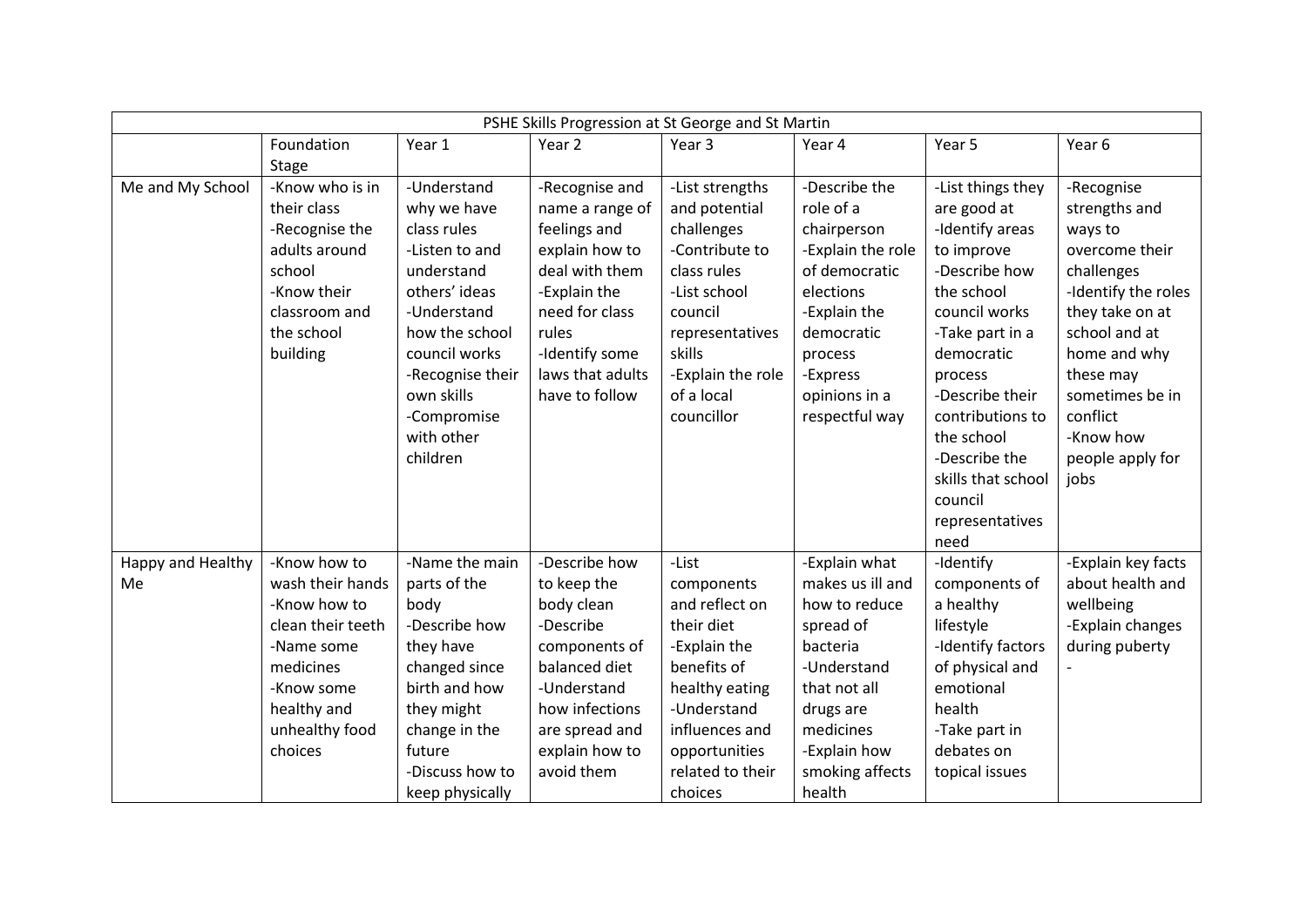|                 |                | and emotionally      |                  | -Express         | -Recognise that  |                  |                   |
|-----------------|----------------|----------------------|------------------|------------------|------------------|------------------|-------------------|
|                 |                | healthy              |                  | opinions on      | habits can be    |                  |                   |
|                 |                | -Explain why         |                  | food issues      | good and bad     |                  |                   |
|                 |                | they like or         |                  |                  |                  |                  |                   |
|                 |                | dislike              |                  |                  |                  |                  |                   |
|                 |                | something            |                  |                  |                  |                  |                   |
|                 |                | -Understand          |                  |                  |                  |                  |                   |
|                 |                | that choices will    |                  |                  |                  |                  |                   |
|                 |                |                      |                  |                  |                  |                  |                   |
|                 |                | have good and<br>bad |                  |                  |                  |                  |                   |
|                 |                |                      |                  |                  |                  |                  |                   |
|                 |                | consequences         |                  |                  |                  |                  |                   |
|                 |                | -Identify new        |                  |                  |                  |                  |                   |
|                 |                | opportunities        |                  |                  |                  |                  |                   |
|                 |                | and                  |                  |                  |                  |                  |                   |
|                 |                | responsibilities     |                  |                  |                  |                  |                   |
| Me and My World | -Know what the | -Recognise my        | -Identify        | -Identify where  | -Explain rights, | -Explain aspects | -Explain a range  |
|                 | school council | likes and dislikes   | positive and     | money comes      | responsibilities | of parliament    | of groups and     |
|                 | does           | -Identify fair       | negative         | from and what    | and duties       | and understand   | identify local    |
|                 | -Discuss       | and unfair           | features of the  | it's used for    | -Describe how    | how laws are     | examples          |
|                 | different      | -Describe the        | local            | -Consider value  | people           | made             | -Explain the role |
|                 | experiences    | needs of             | environment      | for money        | campaign for     | -Explain why     | of a pressure     |
|                 |                | animals and          | -Take part in    | -Recognise       | the rights of    | and how rules    | group             |
|                 |                | humans               | whole class      | resources        | others           | and laws change  | -Ask appropriate  |
|                 |                | -Give some           | discussions      | needed for       | -List rights,    | over time        | questions to find |
|                 |                | reasons for right    | -Role and use of | humans and       | responsivities   | -Take part in a  | out more          |
|                 |                | and wrong            | money            | where to locate  | and duties of    | debate using     | information       |
|                 |                | -Describe how        | -Identify the    | these            | people in the    | persuasive       | about a given     |
|                 |                | adults can help      | need for         | -Identify ways   | local community  | language         | topic             |
|                 |                | meet children's      | fundraising      | to reduce        | and in the       | -Explain the     | -Identify skills  |
|                 |                | needs                | -Take part in    | impact of        | environment      | function of      | used in a project |
|                 |                |                      | simple debates   | human            |                  | cheques, credit  | -Explain how the  |
|                 |                |                      |                  | resources in the |                  | and debit cards  | media present     |
|                 |                |                      |                  | environment      |                  |                  | information       |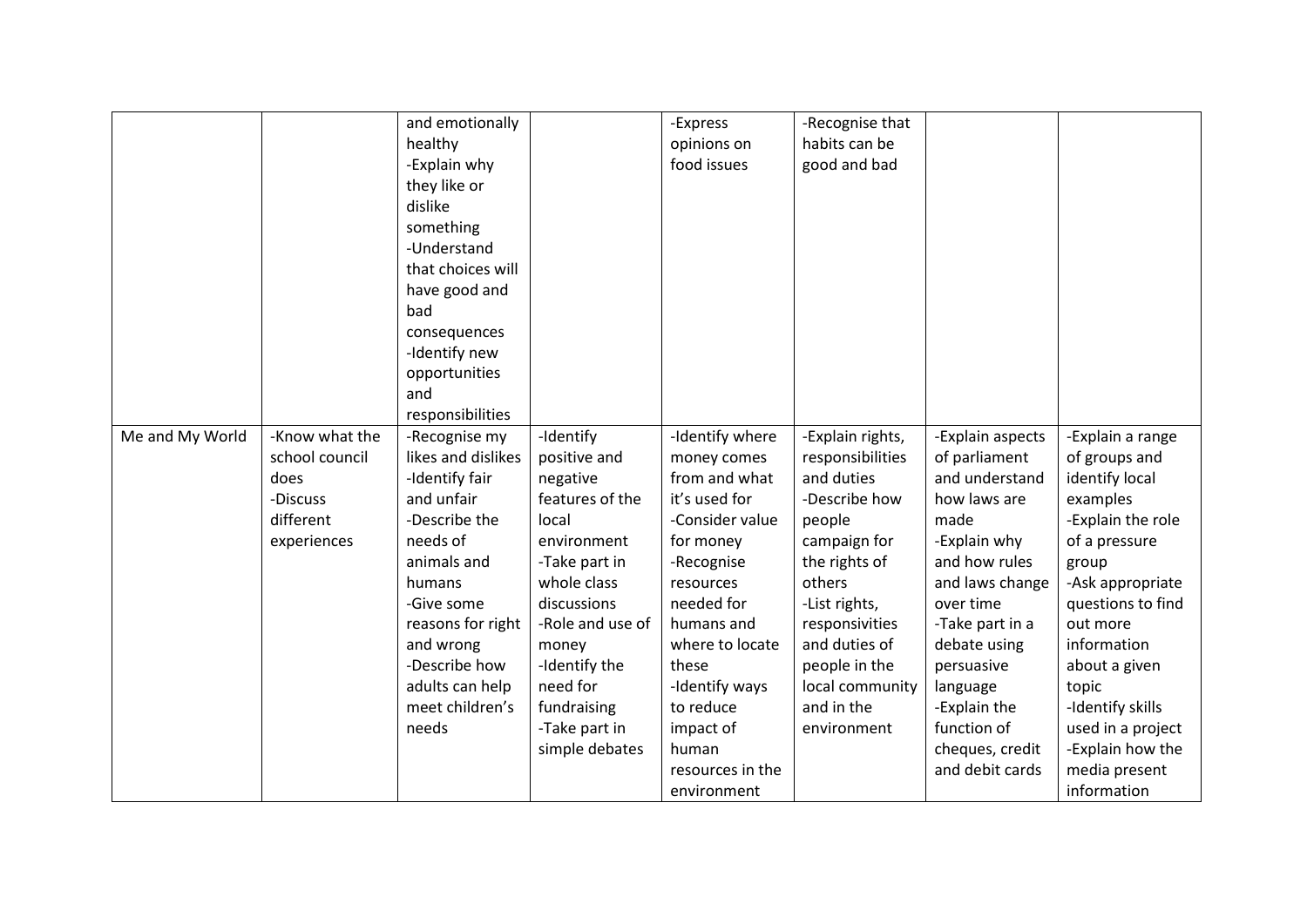|                  |                 |                   |                 |                  |                  | -Explain why      |                   |
|------------------|-----------------|-------------------|-----------------|------------------|------------------|-------------------|-------------------|
|                  |                 |                   |                 |                  |                  | and how people    |                   |
|                  |                 |                   |                 |                  |                  | save              |                   |
|                  |                 |                   |                 |                  |                  | -Understand       |                   |
|                  |                 |                   |                 |                  |                  | how money we      |                   |
|                  |                 |                   |                 |                  |                  | earn can help     |                   |
|                  |                 |                   |                 |                  |                  | the community     |                   |
| Me and My Safety | -Know how to be | -Identify things  | -Name unsafe    | -Identify risks  | -Explain how     | -List things that | -Explain          |
|                  | safe in the     | which may be      | situations      | -Explain rules   | school rules     | will help keep    | consequences of   |
|                  | classroom,      | harmful to my     | -Explain the    | for keeping safe | help keep them   | them safe in a    | decisions         |
|                  | school and      | body              | difference      | on the road      | safe             | given situation   | -Explain the      |
|                  | playground      | -Identify things  | between secrets | -Understand      | -Explain how     | -Describe         | effects and       |
|                  | -Recognise      | that may be       | and surprises   | that pressure    | rules and laws   | techniques for    | dangers of drugs  |
|                  | people who help | dangerous at      | -Recognise that | can come from    | help keep        | resisting         | on the individual |
|                  | to keep them    | home              | they should not | different kinds  | people safe      | pressure          | and society       |
|                  | safe            | -Describe ways    | keep adults'    | of people        | -Explain how to  | -List people who  | -Use basic first  |
|                  |                 | to keep safe      | secrets         | -Explain that    | stay safe online | keep them safe    | aid skills        |
|                  |                 | when walking      |                 | medicines        | -Define risk     | -Understand       | -List sources of  |
|                  |                 | and in the car    |                 | should be used   |                  | their role in     | help and advice   |
|                  |                 | -Identify a range |                 | properly and     |                  | helping others    |                   |
|                  |                 | of people who     |                 | will be harmful  |                  | -Explain how      |                   |
|                  |                 | keep them safe    |                 | if used          |                  | overcoming a      |                   |
|                  |                 | -Ask relevant     |                 | inappropriately  |                  | fear can be a     |                   |
|                  |                 | questions about   |                 | -Understand      |                  | positive          |                   |
|                  |                 | different jobs    |                 | that they are    |                  | experience        |                   |
|                  |                 | -Describe how     |                 | able to resist   |                  |                   |                   |
|                  |                 | to make the       |                 | peer and media   |                  |                   |                   |
|                  |                 | home safer        |                 | pressure         |                  |                   |                   |
|                  |                 |                   |                 | -Understand      |                  |                   |                   |
|                  |                 |                   |                 | which parts of   |                  |                   |                   |
|                  |                 |                   |                 | the body are     |                  |                   |                   |
|                  |                 |                   |                 | private          |                  |                   |                   |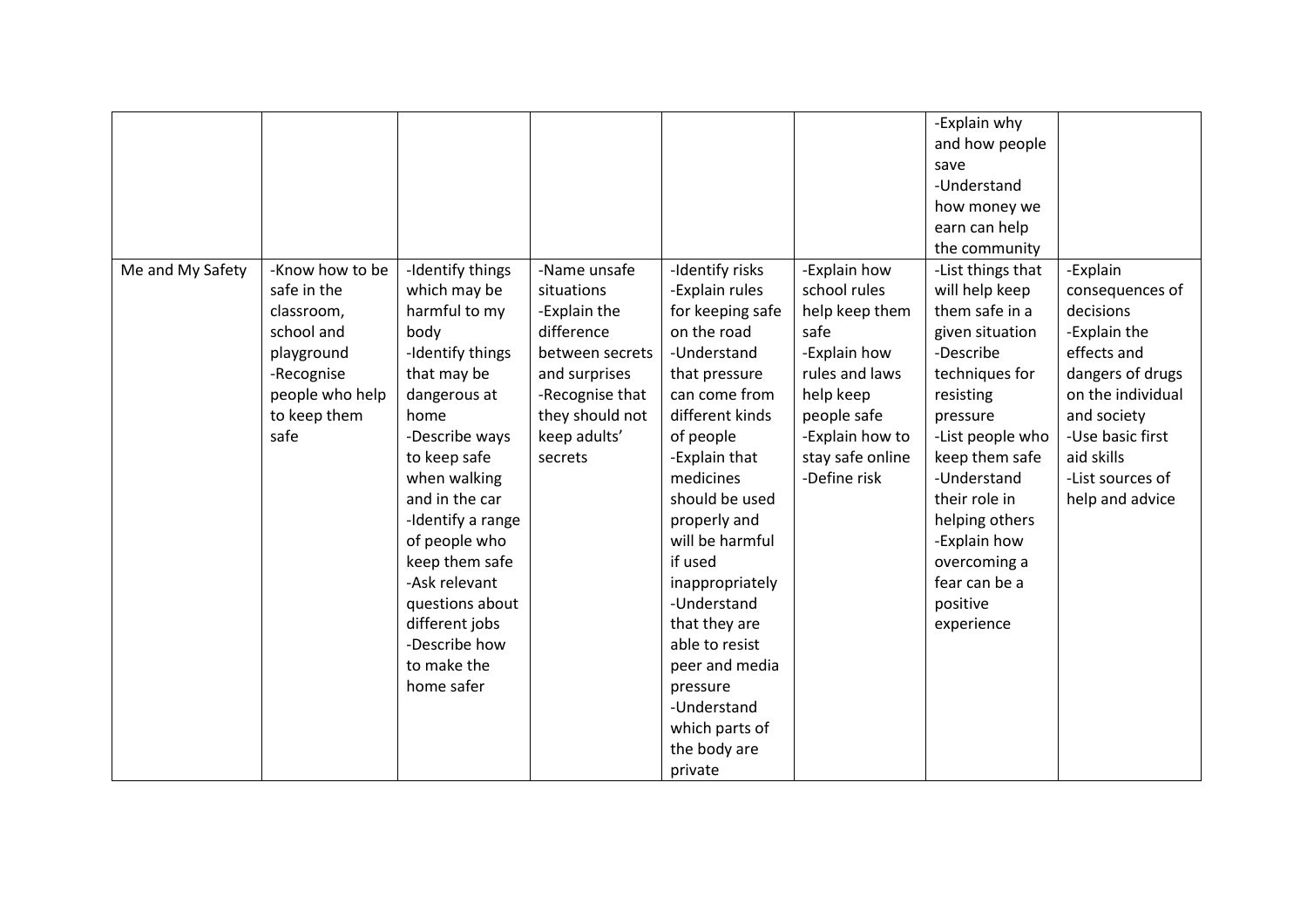|               |                 |                   |                   | -Judge which     |                  |                 |                   |
|---------------|-----------------|-------------------|-------------------|------------------|------------------|-----------------|-------------------|
|               |                 |                   |                   | type of physical |                  |                 |                   |
|               |                 |                   |                   | contact is       |                  |                 |                   |
|               |                 |                   |                   | acceptable       |                  |                 |                   |
|               |                 |                   |                   | -Explain what to |                  |                 |                   |
|               |                 |                   |                   | do if experience |                  |                 |                   |
|               |                 |                   |                   | unacceptable     |                  |                 |                   |
|               |                 |                   |                   | touches          |                  |                 |                   |
|               |                 |                   |                   | -Explain the     |                  |                 |                   |
|               |                 |                   |                   | difference       |                  |                 |                   |
|               |                 |                   |                   | between          |                  |                 |                   |
|               |                 |                   |                   | surprises and    |                  |                 |                   |
|               |                 |                   |                   | secrets          |                  |                 |                   |
|               |                 |                   |                   | -Know who can    |                  |                 |                   |
|               |                 |                   |                   | support them     |                  |                 |                   |
| Me and My     | -Know how to be | -Recognise        | -Describe how     | -Name internal   | -Know when       | -Understand     | -Identify ways of |
| Relationships | a good friend   | things which      | their behaviour   | and external     | and where to     | how the media   | coping with       |
|               | -Name people in | make them         | affects others    | parts of the     | get help and     | can affect how  | growing up        |
|               | their family    |                   |                   | body             |                  |                 |                   |
|               |                 | unique            | -Identify teasing |                  | how to help      | people think    | -Explain impacts  |
|               | -Discuss        | -Identify and     | and bullying      | -Explain         | themselves       | -Explain how    | of gender         |
|               | different types | describe          | -Play and work    | differences      | -Understand      | relationships   | stereotypes       |
|               | of families     | someone           | co-operatively    | between males    | that change is a | change          | -Explain some     |
|               |                 | special to them   | -Understand       | and females      | natural process  | -Describe       | consequences of   |
|               |                 | -Describe how     | how to resolve    | -Recognise that  | and anticipate   | important       | racial bullying   |
|               |                 | to be a good      | conflict          | families come in | future changes   | qualities in a  |                   |
|               |                 | friend            | -Explain why      | different forms  | -Explain what    | friend/partner  |                   |
|               |                 | -Explain how      | relationships     | -Know that       | puberty is       | -Know that      |                   |
|               |                 | families care for | change and how    | actions have     | -Accept and      | some secrets    |                   |
|               |                 | each other        | to deal with this | consequences     | understand how   | are unhealthy   |                   |
|               |                 | -Use a strategy   | -Know who to      | and be able to   | feelings impact  | and when to ask |                   |
|               |                 | for making a      | go to for help    | anticipate them  | behaviour        | for help        |                   |
|               |                 | decision          |                   | -Describe        |                  |                 |                   |
|               |                 |                   |                   | features of      |                  |                 |                   |